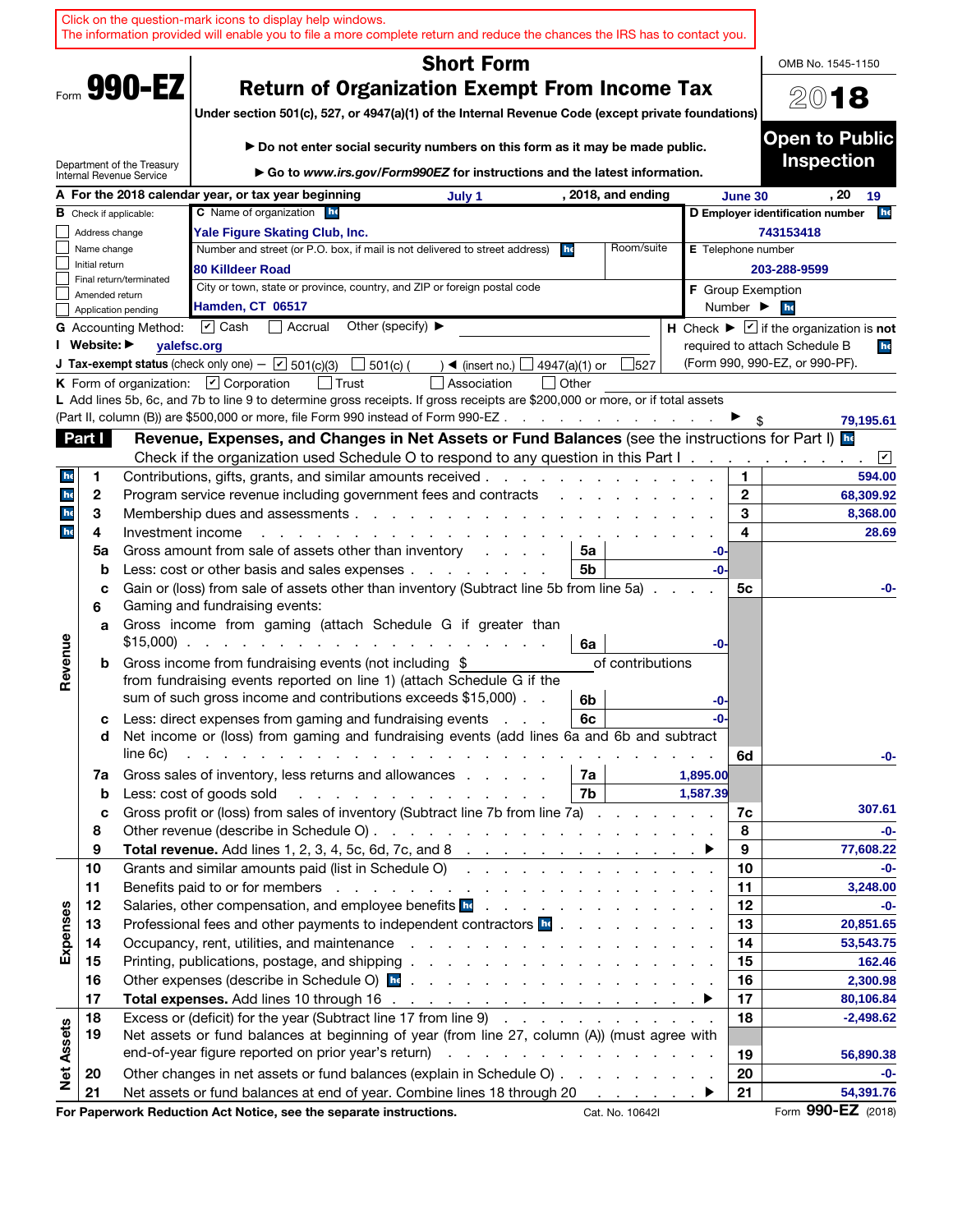|                 | <b>Balance Sheets</b> (see the instructions for Part II)<br>Part II<br>Check if the organization used Schedule O to respond to any question in this Part II $\ldots$                                                                                                                              |                                                      |                                                                                        |                                                                                                                          |                          |                                                        |
|-----------------|---------------------------------------------------------------------------------------------------------------------------------------------------------------------------------------------------------------------------------------------------------------------------------------------------|------------------------------------------------------|----------------------------------------------------------------------------------------|--------------------------------------------------------------------------------------------------------------------------|--------------------------|--------------------------------------------------------|
|                 |                                                                                                                                                                                                                                                                                                   |                                                      |                                                                                        | (A) Beginning of year                                                                                                    |                          | (B) End of year                                        |
| 22              | Cash, savings, and investments                                                                                                                                                                                                                                                                    |                                                      |                                                                                        | 57,857.38 22                                                                                                             |                          | 55,192.01                                              |
| 23              | Land and buildings. $\cdot \cdot \cdot \cdot \cdot \cdot \cdot \cdot \cdot \cdot \cdot$                                                                                                                                                                                                           |                                                      |                                                                                        |                                                                                                                          | $-0 - 23$                | -0-                                                    |
| 24              | Other assets (describe in Schedule O)                                                                                                                                                                                                                                                             |                                                      |                                                                                        | 1,602.75 24                                                                                                              |                          | 1,077.50                                               |
| 25              | Total assets                                                                                                                                                                                                                                                                                      |                                                      |                                                                                        | 59,460.13 25                                                                                                             |                          | 56,269.51                                              |
| 26              | <b>Total liabilities</b> (describe in Schedule O)                                                                                                                                                                                                                                                 |                                                      |                                                                                        | 2,569.75 26                                                                                                              |                          | 1,877.75                                               |
| 27              | Net assets or fund balances (line 27 of column (B) must agree with line 21)                                                                                                                                                                                                                       |                                                      |                                                                                        | 56,890.38 27                                                                                                             |                          | 54,391.76                                              |
|                 | Part III<br>Statement of Program Service Accomplishments (see the instructions for Part III)                                                                                                                                                                                                      |                                                      |                                                                                        |                                                                                                                          |                          |                                                        |
|                 | Check if the organization used Schedule O to respond to any question in this Part III                                                                                                                                                                                                             |                                                      |                                                                                        |                                                                                                                          |                          | <b>Expenses</b>                                        |
|                 | What is the organization's primary exempt purpose? Educational and recreational programs involving skating.                                                                                                                                                                                       |                                                      |                                                                                        |                                                                                                                          |                          | (Required for section                                  |
|                 | Describe the organization's program service accomplishments for each of its three largest program services,<br>as measured by expenses. In a clear and concise manner, describe the services provided, the number of<br>persons benefited, and other relevant information for each program title. |                                                      |                                                                                        |                                                                                                                          | others.)                 | 501(c)(3) and 501(c)(4)<br>organizations; optional for |
|                 | 28 161 club members were served, plus a substantial but unknown number of community people                                                                                                                                                                                                        |                                                      |                                                                                        |                                                                                                                          |                          |                                                        |
|                 | We provided a total of 182 hours of instruction, practice, testing, performance, and competition on 52 days.                                                                                                                                                                                      |                                                      |                                                                                        |                                                                                                                          |                          |                                                        |
|                 | Participation and accomplishments were registered with the national organization, USFSA.                                                                                                                                                                                                          |                                                      |                                                                                        |                                                                                                                          |                          |                                                        |
| he              | (Grants \$                                                                                                                                                                                                                                                                                        |                                                      | -0-) If this amount includes foreign grants, check here                                |                                                                                                                          | 28a                      | 80,106.84                                              |
| 29              |                                                                                                                                                                                                                                                                                                   |                                                      |                                                                                        |                                                                                                                          |                          |                                                        |
|                 |                                                                                                                                                                                                                                                                                                   |                                                      |                                                                                        |                                                                                                                          |                          |                                                        |
|                 |                                                                                                                                                                                                                                                                                                   |                                                      |                                                                                        |                                                                                                                          |                          |                                                        |
|                 | (Grants \$                                                                                                                                                                                                                                                                                        |                                                      | -0-) If this amount includes foreign grants, check here                                |                                                                                                                          | 29a                      | -0-                                                    |
| 30              |                                                                                                                                                                                                                                                                                                   |                                                      |                                                                                        |                                                                                                                          |                          |                                                        |
|                 |                                                                                                                                                                                                                                                                                                   |                                                      |                                                                                        |                                                                                                                          |                          |                                                        |
|                 |                                                                                                                                                                                                                                                                                                   |                                                      |                                                                                        |                                                                                                                          |                          |                                                        |
|                 | -0-) If this amount includes foreign grants, check here<br>(Grants \$                                                                                                                                                                                                                             |                                                      |                                                                                        |                                                                                                                          | 30a                      | -0-                                                    |
|                 |                                                                                                                                                                                                                                                                                                   |                                                      |                                                                                        |                                                                                                                          |                          |                                                        |
|                 |                                                                                                                                                                                                                                                                                                   |                                                      |                                                                                        |                                                                                                                          |                          |                                                        |
|                 | (Grants \$                                                                                                                                                                                                                                                                                        |                                                      | -0-) If this amount includes foreign grants, check here                                |                                                                                                                          | 31a                      |                                                        |
|                 | 32 Total program service expenses (add lines 28a through 31a)                                                                                                                                                                                                                                     |                                                      |                                                                                        |                                                                                                                          | 32                       | 80,106.84                                              |
|                 | List of Officers, Directors, Trustees, and Key Employees (list each one even if not compensated—see the instructions for Part IV)<br>Part IV                                                                                                                                                      |                                                      |                                                                                        |                                                                                                                          |                          |                                                        |
|                 | Check if the organization used Schedule O to respond to any question in this Part IV                                                                                                                                                                                                              |                                                      |                                                                                        |                                                                                                                          | and a state of the state |                                                        |
|                 | (a) Name and title<br>he                                                                                                                                                                                                                                                                          | (b) Average<br>hours per week<br>devoted to position | (c) Reportable he<br>compensation<br>(Forms W-2/1099-MISC)<br>(if not paid, enter -0-) | (d) Health benefits,<br>contributions to employee (e) Estimated amount of<br>benefit plans, and<br>deferred compensation |                          | other compensation                                     |
|                 | <b>Nancy Brittingham</b>                                                                                                                                                                                                                                                                          | я                                                    |                                                                                        |                                                                                                                          |                          |                                                        |
|                 | <b>President, Director</b>                                                                                                                                                                                                                                                                        |                                                      |                                                                                        |                                                                                                                          |                          |                                                        |
|                 | <b>Michael Fischer</b>                                                                                                                                                                                                                                                                            |                                                      |                                                                                        |                                                                                                                          |                          |                                                        |
|                 | <b>Vice-President, Director</b>                                                                                                                                                                                                                                                                   | 5                                                    |                                                                                        |                                                                                                                          |                          |                                                        |
|                 | <b>Alice Fischer</b>                                                                                                                                                                                                                                                                              |                                                      |                                                                                        |                                                                                                                          |                          |                                                        |
|                 | <b>Treasurer, Director</b>                                                                                                                                                                                                                                                                        | 10                                                   |                                                                                        |                                                                                                                          |                          |                                                        |
|                 | <b>Mary Lee</b>                                                                                                                                                                                                                                                                                   |                                                      |                                                                                        |                                                                                                                          |                          |                                                        |
|                 | <b>Membership Chair, Director</b>                                                                                                                                                                                                                                                                 | 10                                                   |                                                                                        |                                                                                                                          |                          |                                                        |
|                 | <b>Merceditas Villanueva</b>                                                                                                                                                                                                                                                                      |                                                      |                                                                                        |                                                                                                                          |                          |                                                        |
|                 | <b>Secretary, Director</b>                                                                                                                                                                                                                                                                        | $\mathbf{2}$                                         |                                                                                        |                                                                                                                          |                          |                                                        |
|                 | <b>Eva Sapi</b>                                                                                                                                                                                                                                                                                   |                                                      |                                                                                        |                                                                                                                          |                          |                                                        |
|                 | <b>Test Chair, Director</b>                                                                                                                                                                                                                                                                       | 3                                                    |                                                                                        |                                                                                                                          |                          |                                                        |
|                 | <b>Peter Ellis</b>                                                                                                                                                                                                                                                                                |                                                      |                                                                                        |                                                                                                                          |                          |                                                        |
|                 | <b>Vice-President, Director</b>                                                                                                                                                                                                                                                                   | $\mathbf{2}$                                         |                                                                                        |                                                                                                                          |                          |                                                        |
|                 | <b>John Cain</b>                                                                                                                                                                                                                                                                                  |                                                      |                                                                                        |                                                                                                                          |                          |                                                        |
|                 |                                                                                                                                                                                                                                                                                                   | 10                                                   | 3,640.00                                                                               |                                                                                                                          |                          |                                                        |
|                 | <b>Program Director, Director</b><br><b>Grace Lee</b>                                                                                                                                                                                                                                             |                                                      |                                                                                        |                                                                                                                          |                          |                                                        |
|                 |                                                                                                                                                                                                                                                                                                   | $\mathbf{2}$                                         |                                                                                        |                                                                                                                          |                          |                                                        |
| <b>Director</b> |                                                                                                                                                                                                                                                                                                   |                                                      |                                                                                        |                                                                                                                          |                          |                                                        |
|                 | <b>Nancy Harrington</b>                                                                                                                                                                                                                                                                           | $\mathbf{2}$                                         |                                                                                        |                                                                                                                          |                          |                                                        |
| <b>Director</b> |                                                                                                                                                                                                                                                                                                   |                                                      |                                                                                        |                                                                                                                          |                          |                                                        |
|                 |                                                                                                                                                                                                                                                                                                   |                                                      |                                                                                        |                                                                                                                          |                          |                                                        |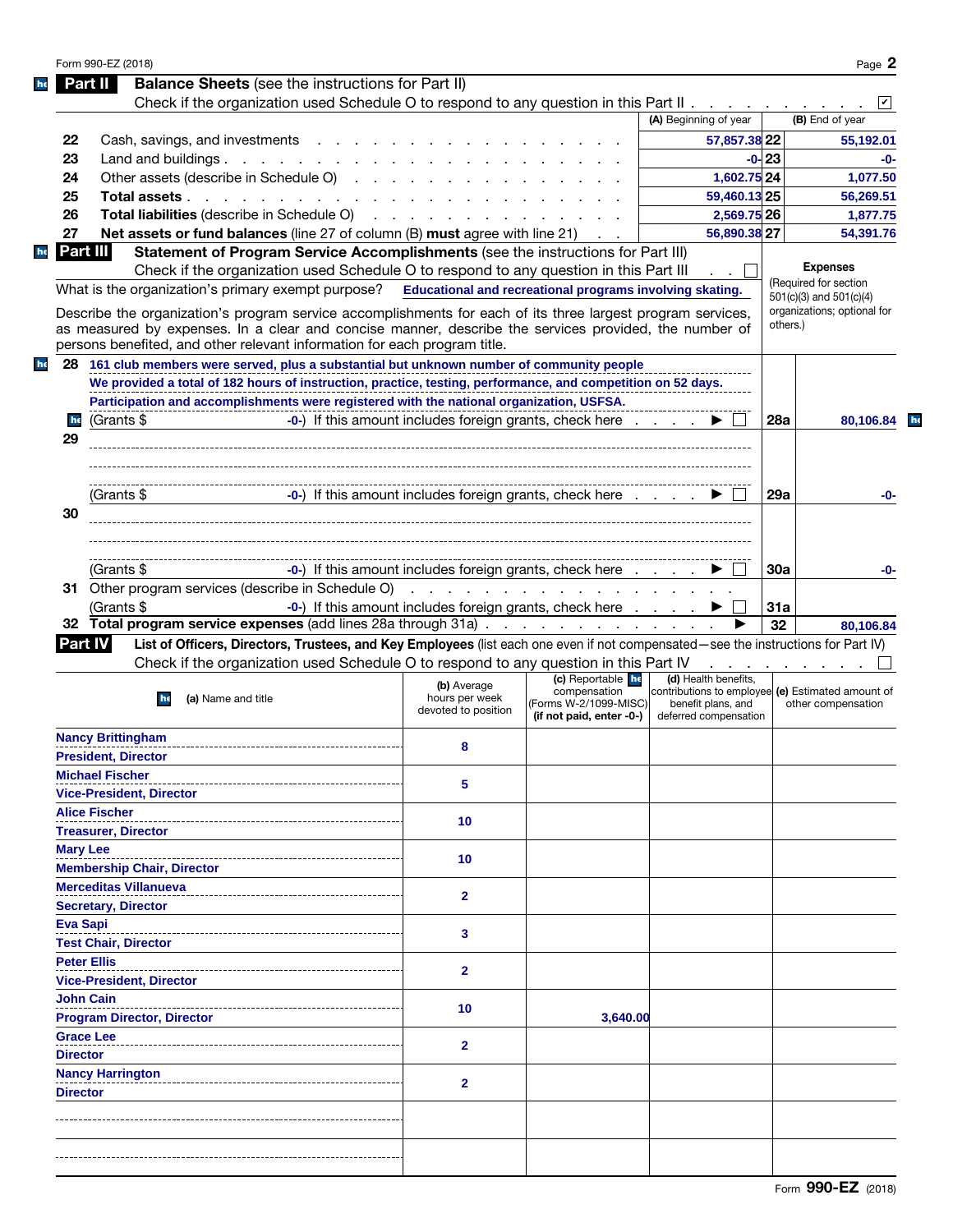|               | Form 990-EZ (2018)                                                                                                                                                                                                                                                                                                                               |                 |            | Page 3       |
|---------------|--------------------------------------------------------------------------------------------------------------------------------------------------------------------------------------------------------------------------------------------------------------------------------------------------------------------------------------------------|-----------------|------------|--------------|
| <b>Part V</b> | Other Information (Note the Schedule A and personal benefit contract statement requirements in the<br>instructions for Part V.) Check if the organization used Schedule O to respond to any question in this Part V                                                                                                                              |                 |            |              |
|               |                                                                                                                                                                                                                                                                                                                                                  |                 | <b>Yes</b> | <b>No</b>    |
| 33            | Did the organization engage in any significant activity not previously reported to the IRS? If "Yes," provide a                                                                                                                                                                                                                                  | 33              |            |              |
| 34            | Were any significant changes made to the organizing or governing documents? If "Yes," attach a conformed<br>copy of the amended documents if they reflect a change to the organization's name. Otherwise, explain the                                                                                                                            |                 |            | V            |
| 35а           | change on Schedule O. See instructions<br>the contract of the contract of the con-<br>Did the organization have unrelated business gross income of \$1,000 or more during the year from business                                                                                                                                                 | 34              |            | V            |
|               | activities (such as those reported on lines 2, 6a, and 7a, among others)?                                                                                                                                                                                                                                                                        | 35a             |            | V            |
| b<br>C        | If "Yes" to line 35a, has the organization filed a Form 990-T for the year? If "No," provide an explanation in Schedule O<br>Was the organization a section 501(c)(4), 501(c)(5), or 501(c)(6) organization subject to section 6033(e) notice,<br>reporting, and proxy tax requirements during the year? If "Yes," complete Schedule C, Part III | 35b<br>35c      |            | V            |
| 36            | Did the organization undergo a liquidation, dissolution, termination, or significant disposition of net assets<br>during the year? If "Yes," complete applicable parts of Schedule N                                                                                                                                                             | 36              |            | V            |
| 37a<br>b      | Enter amount of political expenditures, direct or indirect, as described in the instructions $\blacktriangleright$<br> 37a                                                                                                                                                                                                                       | 37 <sub>b</sub> |            | V            |
| 38a           | Did the organization borrow from, or make any loans to, any officer, director, trustee, or key employee or were<br>any such loans made in a prior year and still outstanding at the end of the tax year covered by this return?                                                                                                                  | 38a             |            | $\checkmark$ |
| b<br>39       | If "Yes," complete Schedule L, Part II and enter the total amount involved<br>38b<br>$\mathbf{L}$ and $\mathbf{L}$ and $\mathbf{L}$<br>Section 501(c)(7) organizations. Enter:                                                                                                                                                                   |                 |            |              |
| a<br>b        | Initiation fees and capital contributions included on line 9<br>39a<br>39 <sub>b</sub><br>Gross receipts, included on line 9, for public use of club facilities<br>and a straight and                                                                                                                                                            |                 |            |              |
| 40a           | Section 501(c)(3) organizations. Enter amount of tax imposed on the organization during the year under:<br>section 4911 ▶<br>$\bullet$ ; section 4912<br><b>0</b> : section 4955<br>0                                                                                                                                                            |                 |            |              |
| b             | Section 501(c)(3), 501(c)(4), and 501(c)(29) organizations. Did the organization engage in any section 4958<br>excess benefit transaction during the year, or did it engage in an excess benefit transaction in a prior year<br>that has not been reported on any of its prior Forms 990 or 990-EZ? If "Yes," complete Schedule L, Part I        | 40 <sub>b</sub> |            | V            |
| c             | Section 501(c)(3), 501(c)(4), and 501(c)(29) organizations. Enter amount of tax imposed<br>on organization managers or disqualified persons during the year under sections 4912,<br>4955, and 4958.<br>and the contract of the contract of<br>0                                                                                                  |                 |            |              |
| d             | Section 501(c)(3), 501(c)(4), and 501(c)(29) organizations. Enter amount of tax on line<br>0                                                                                                                                                                                                                                                     |                 |            |              |
| е             | All organizations. At any time during the tax year, was the organization a party to a prohibited tax shelter                                                                                                                                                                                                                                     | 40e             |            |              |
| 41            | List the states with which a copy of this return is filed $\blacktriangleright$ none                                                                                                                                                                                                                                                             |                 |            |              |
|               | 42a The organization's books are in care of ▶ Alice E. Fischer<br>Telephone no. $\blacktriangleright$<br>Located at ▶ 80 Killdeer Road, Hamden, CT<br>$ZIP + 4$                                                                                                                                                                                  | 203-288-9599    | 06517-3528 |              |
| b             | a financial account in a foreign country (such as a bank account, securities account, or other financial account)?                                                                                                                                                                                                                               | 42b             | Yes   No   | V            |
|               | If "Yes," enter the name of the foreign country ▶<br>See the instructions for exceptions and filing requirements for FinCEN Form 114, Report of Foreign Bank and<br>Financial Accounts (FBAR).                                                                                                                                                   |                 |            |              |
| C             | At any time during the calendar year, did the organization maintain an office outside the United States?<br>If "Yes," enter the name of the foreign country ▶                                                                                                                                                                                    | 42c             |            |              |
| 43            | Section 4947(a)(1) nonexempt charitable trusts filing Form 990-EZ in lieu of Form 1041-Check here<br>43                                                                                                                                                                                                                                          |                 |            |              |
| 44а           | Did the organization maintain any donor advised funds during the year? If "Yes," Form 990 must be                                                                                                                                                                                                                                                | 44a             | <b>Yes</b> | No<br>V      |
| b             | Did the organization operate one or more hospital facilities during the year? If "Yes," Form 990 must be<br>completed instead of Form 990-EZ<br>the contract of the contract of the contract of the contract of the contract of                                                                                                                  |                 |            |              |
| c<br>d        | Did the organization receive any payments for indoor tanning services during the year?<br>If "Yes" to line 44c, has the organization filed a Form 720 to report these payments? If "No," provide an                                                                                                                                              | 44b<br>44c      |            | V<br>V       |
| 45а           | explanation in Schedule O response to the contract of the contract of the contract of the contract of the contract of the contract of the contract of the contract of the contract of the contract of the contract of the cont<br>Did the organization have a controlled entity within the meaning of section 512(b)(13)?                        | 44d<br>45a      |            | V            |
| b             | Did the organization receive any payment from or engage in any transaction with a controlled entity within the<br>meaning of section 512(b)(13)? If "Yes," Form 990 and Schedule R may need to be completed instead of                                                                                                                           |                 |            |              |
|               |                                                                                                                                                                                                                                                                                                                                                  | 45b             |            |              |

Form 990-EZ (2018)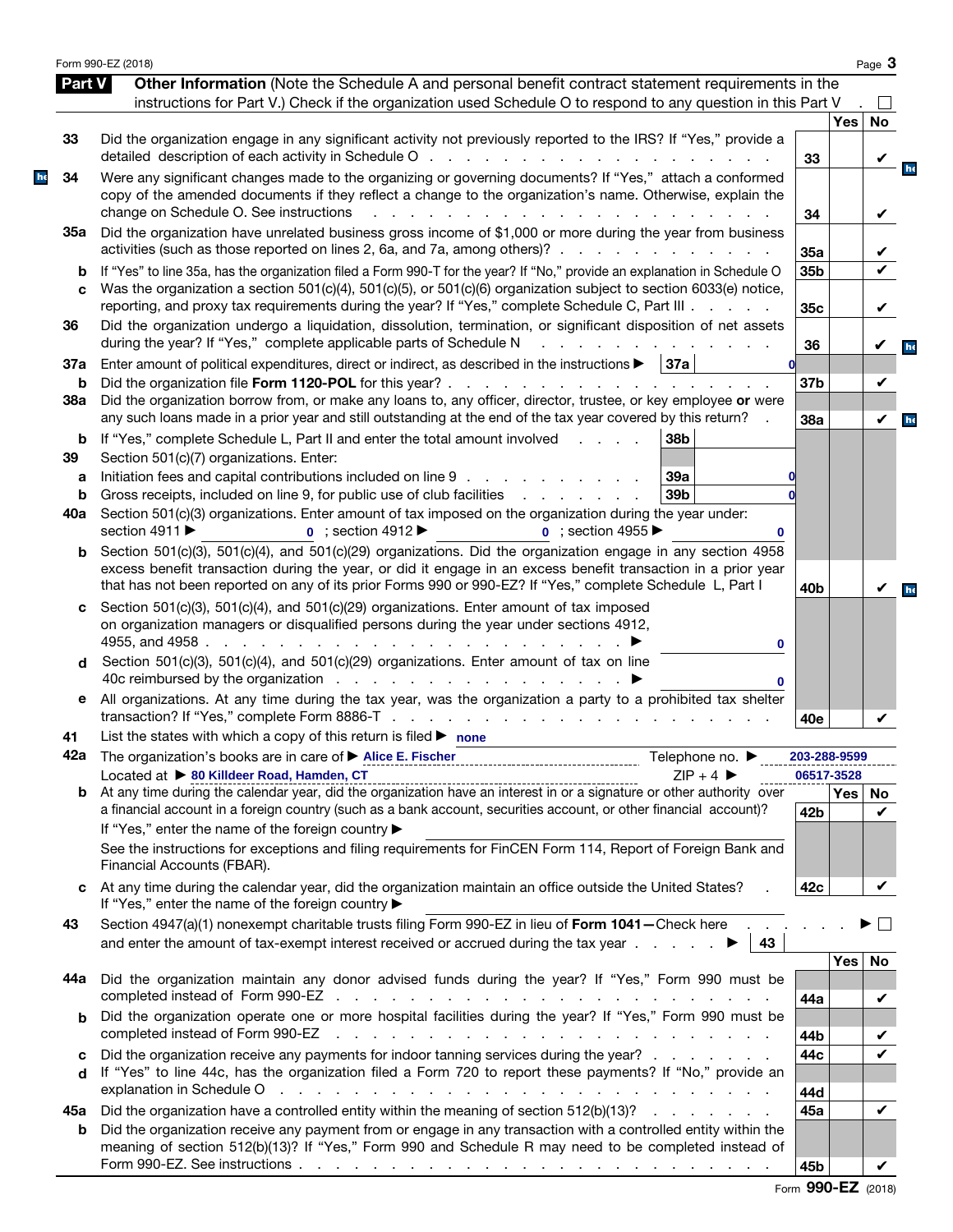| Form 990-EZ (2018) | Page |
|--------------------|------|
|                    |      |

| یر ب<br>٥<br>0 |  |
|----------------|--|
| N<br>г         |  |

 $V$  he

|                                                                                                                        |        | ∣Yes |
|------------------------------------------------------------------------------------------------------------------------|--------|------|
| 46 Did the organization engage, directly or indirectly, in political campaign activities on behalf of or in opposition |        |      |
| to candidates for public office? If "Yes," complete Schedule C, Part I                                                 | ່ 46 ⊥ |      |

| Part VI | Section 501(c)(3) Organizations Only |  |
|---------|--------------------------------------|--|
|         |                                      |  |

| All section 501(c)(3) organizations must answer questions 47–49b and 52, and complete the tables for lines |  |
|------------------------------------------------------------------------------------------------------------|--|
| 50 and 51.                                                                                                 |  |

|     | Check if the organization used Schedule O to respond to any question in this Part VI                          |                 |          |  |
|-----|---------------------------------------------------------------------------------------------------------------|-----------------|----------|--|
|     |                                                                                                               |                 | Yes ∣ No |  |
| 47  | Did the organization engage in lobbying activities or have a section 501(h) election in effect during the tax |                 |          |  |
|     |                                                                                                               |                 |          |  |
| 48  | Is the organization a school as described in section $170(b)(1)(A)(ii)?$ If "Yes," complete Schedule E        | 48              |          |  |
| 49а | Did the organization make any transfers to an exempt non-charitable related organization?                     | 49a             |          |  |
|     |                                                                                                               | 49 <sub>b</sub> |          |  |

| 50 Complete this table for the organization's five highest compensated employees (other than officers, directors, trustees, and key |  |  |
|-------------------------------------------------------------------------------------------------------------------------------------|--|--|
| employees) who each received more than \$100,000 of compensation from the organization. If there is none, enter "None."             |  |  |

| (a) Name and title of each employee | (b) Average<br>hours per week<br>devoted to position | (c) Reportable<br>compensation<br>(Forms W-2/1099-MISC) | (d) Health benefits,<br>contributions to employee<br>benefit plans, and deferred<br>compensation | (e) Estimated amount of<br>other compensation |
|-------------------------------------|------------------------------------------------------|---------------------------------------------------------|--------------------------------------------------------------------------------------------------|-----------------------------------------------|
| <b>None</b>                         |                                                      |                                                         |                                                                                                  |                                               |
|                                     |                                                      |                                                         |                                                                                                  |                                               |
|                                     |                                                      |                                                         |                                                                                                  |                                               |
|                                     |                                                      |                                                         |                                                                                                  |                                               |
|                                     |                                                      |                                                         |                                                                                                  |                                               |

f Total number of other employees paid over \$100,000 . . . .  $\blacktriangleright$ **none**

51 Complete this table for the organization's five highest compensated independent contractors who each received more than \$100,000 of compensation from the organization. If there is none, enter "None."

|             | (a) Name and business address of each independent contractor                                                                                                                                             | (b) Type of service | (c) Compensation |
|-------------|----------------------------------------------------------------------------------------------------------------------------------------------------------------------------------------------------------|---------------------|------------------|
| <b>None</b> |                                                                                                                                                                                                          |                     |                  |
|             |                                                                                                                                                                                                          |                     |                  |
|             |                                                                                                                                                                                                          |                     |                  |
|             |                                                                                                                                                                                                          |                     |                  |
|             |                                                                                                                                                                                                          |                     |                  |
|             |                                                                                                                                                                                                          |                     |                  |
| EO.         | d Total number of other independent contractors each receiving over \$100,000 ▶<br>$D(A, A)$ as a construction consisted $D$ chaoling $AD$ Mater. All continue $EDA(A)(D)$ consistentions investigated a |                     | none             |

|  |                      |  |  |  | 52 Did the organization complete Schedule A? Note: All section 501(c)(3) organizations must attach a |  |  |
|--|----------------------|--|--|--|------------------------------------------------------------------------------------------------------|--|--|
|  | aamalatad Cahadula A |  |  |  |                                                                                                      |  |  |

completed Schedule A .▶☑ Yes □ No

Under penalties of perjury, I declare that I have examined this return, including accompanying schedules and statements, and to the best of my knowledge and belief, it is true, correct, and complete. Declaration of preparer (other than officer) is based on all information of which preparer has any knowledge.

|                  | Alice E. Fischer                                           |                                                                                 |  |  | November 17, 2019            |             |  |  |
|------------------|------------------------------------------------------------|---------------------------------------------------------------------------------|--|--|------------------------------|-------------|--|--|
| Sign             | Signature of officer                                       | Date                                                                            |  |  |                              |             |  |  |
| Here<br>he       | Alice E. Fischer, Treasurer                                |                                                                                 |  |  |                              |             |  |  |
|                  | Type or print name and title                               |                                                                                 |  |  |                              |             |  |  |
| Paid<br>Preparer | Preparer's signature<br>Date<br>Print/Type preparer's name |                                                                                 |  |  | Check<br>if<br>self-employed | <b>PTIN</b> |  |  |
| <b>Use Only</b>  | Firm's name $\blacktriangleright$                          | Firm's EIN ▶                                                                    |  |  |                              |             |  |  |
|                  | Firm's address $\blacktriangleright$                       | Phone no.                                                                       |  |  |                              |             |  |  |
|                  |                                                            | May the IRS discuss this return with the preparer shown above? See instructions |  |  |                              | No<br>Yes   |  |  |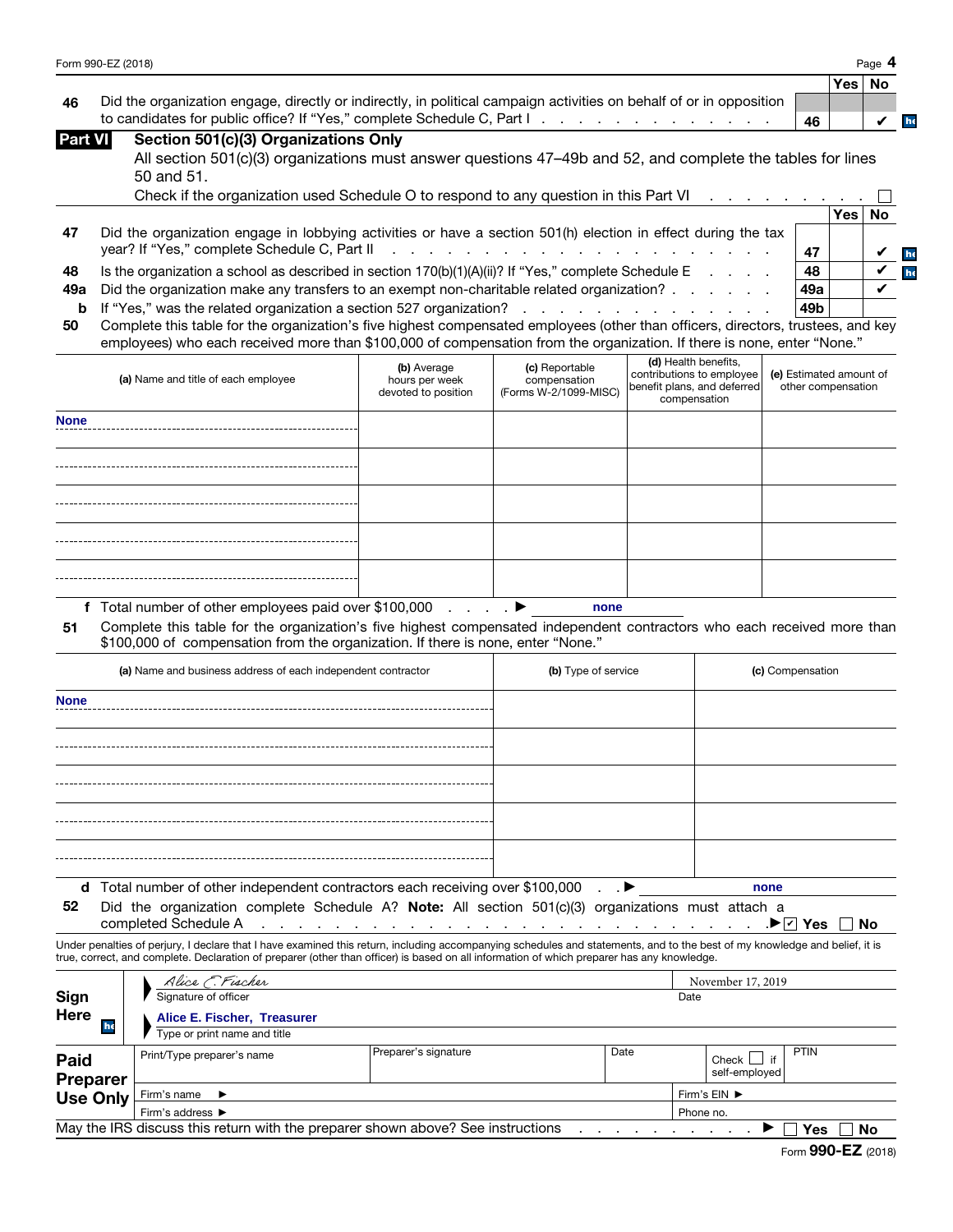SCHEDULE A (Form 990 or 990-EZ)

## Public Charity Status and Public Support

Complete if the organization is a section 501(c)(3) organization or a section 4947(a)(1) nonexempt charitable trust. Attach to Form 990 or Form 990-EZ.

Department of the Treasury Internal Revenue Service

|  | Go to www.irs.gov/Form990 for instructions and the latest information. |  |  |  |
|--|------------------------------------------------------------------------|--|--|--|
|  |                                                                        |  |  |  |

2018 Open to Public Inspection

OMB No. 1545-0047

## Name of the organization extensive properties and the original extensive properties of the original extensive properties and  $\blacksquare$ **Yale Figure Skating Club, Inc. 743153418**

Part **I** Reason for Public Charity Status (All organizations must complete this part.) See instructions.

The organization is not a private foundation because it is: (For lines 1 through 12, check only one box.)

- 1  $\Box$  A church, convention of churches, or association of churches described in section 170(b)(1)(A)(i).
- 2  $\Box$  A school described in **section 170(b)(1)(A)(ii).** (Attach Schedule E (Form 990 or 990-EZ).)
- 3  $\Box$  A hospital or a cooperative hospital service organization described in **section 170(b)(1)(A)(iii).**
- 4  $\Box$  A medical research organization operated in conjunction with a hospital described in section 170(b)(1)(A)(iii). Enter the hospital's name, city, and state:
- 5  $\Box$  An organization operated for the benefit of a college or university owned or operated by a governmental unit described in section 170(b)(1)(A)(iv). (Complete Part II.)
- 6  $\Box$  A federal, state, or local government or governmental unit described in section 170(b)(1)(A)(v).
- $7 \cap$  An organization that normally receives a substantial part of its support from a governmental unit or from the general public described in section 170(b)(1)(A)(vi). (Complete Part II.)
- 8  $\Box$  A community trust described in section 170(b)(1)(A)(vi). (Complete Part II.)
- **9**  $\Box$  An agricultural research organization described in **section 170(b)(1)(A)(ix)** operated in conjunction with a land-grant college or university or a non-land-grant college of agriculture (see instructions). Enter the name, city, and state of the college or university:
- **10**  $\Box$  An organization that normally receives: (1) more than 331/3% of its support from contributions, membership fees, and gross receipts from activities related to its exempt functions—subject to certain exceptions, and (2) no more than 33<sup>1</sup>/3% of its support from gross investment income and unrelated business taxable income (less section 511 tax) from businesses acquired by the organization after June 30, 1975. See section 509(a)(2). (Complete Part III.)
- 11 An organization organized and operated exclusively to test for public safety. See section 509(a)(4).
- 12 An organization organized and operated exclusively for the benefit of, to perform the functions of, or to carry out the purposes of one or more publicly supported organizations described in section 509(a)(1) or section 509(a)(2). See section 509(a)(3). Check the box in lines 12a through 12d that describes the type of supporting organization and complete lines 12e, 12f, and 12g.
	- **a**  $\Box$  **Type I.** A supporting organization operated, supervised, or controlled by its supported organization(s), typically by giving the supported organization(s) the power to regularly appoint or elect a majority of the directors or trustees of the supporting organization. You must complete Part IV, Sections A and B.
	- **b**  $\Box$  Type II. A supporting organization supervised or controlled in connection with its supported organization(s), by having control or management of the supporting organization vested in the same persons that control or manage the supported organization(s). You must complete Part IV, Sections A and C.
	- $c \Box$  Type III functionally integrated. A supporting organization operated in connection with, and functionally integrated with, its supported organization(s) (see instructions). You must complete Part IV, Sections A, D, and E.
	- $\Box$  Type III non-functionally integrated. A supporting organization operated in connection with its supported organization(s) that is not functionally integrated. The organization generally must satisfy a distribution requirement and an attentiveness requirement (see instructions). You must complete Part IV, Sections A and D, and Part V.
	- **e**  $\Box$  Check this box if the organization received a written determination from the IRS that it is a Type I, Type II, Type III functionally integrated, or Type III non-functionally integrated supporting organization.
	- f Enter the number of supported organizations . . . . .
	- g Provide the following information about the supported organization(s).

| (i) Name of supported organization | $(ii)$ EIN | (iii) Type of organization<br>(described on lines 1-10<br>above (see instructions)) | (iv) Is the organization | listed in your governing<br>document? | (v) Amount of monetary<br>support (see<br>instructions) | (vi) Amount of<br>other support (see<br>instructions) |  |
|------------------------------------|------------|-------------------------------------------------------------------------------------|--------------------------|---------------------------------------|---------------------------------------------------------|-------------------------------------------------------|--|
|                                    |            |                                                                                     | Yes                      | No                                    |                                                         |                                                       |  |
| (A)                                |            |                                                                                     |                          |                                       |                                                         |                                                       |  |
| (B)                                |            |                                                                                     |                          |                                       |                                                         |                                                       |  |
| (C)                                |            |                                                                                     |                          |                                       |                                                         |                                                       |  |
| (D)                                |            |                                                                                     |                          |                                       |                                                         |                                                       |  |
| (E)                                |            |                                                                                     |                          |                                       |                                                         |                                                       |  |
| <b>Total</b>                       |            |                                                                                     |                          |                                       |                                                         |                                                       |  |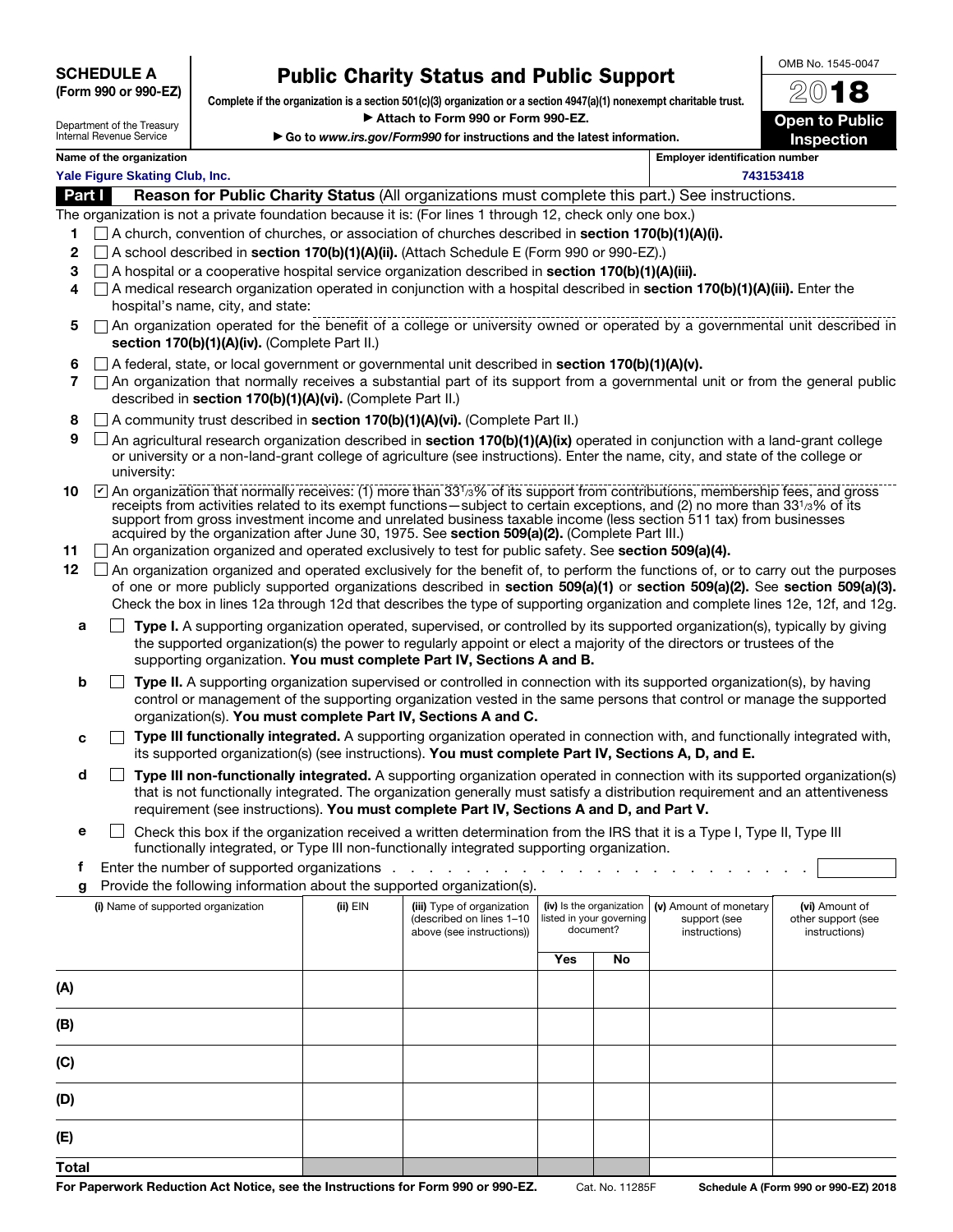## Part III Support Schedule for Organizations Described in Section 509(a)(2)

(Complete only if you checked the box on line 10 of Part I or if the organization failed to qualify under Part II. If the organization fails to qualify under the tests listed below, please complete Part II.)

|     | <b>Section A. Public Support</b>                                                                                                                                                                     |              |                                                                                                            |              |                                                                                                                                   |          |                     |  |  |  |
|-----|------------------------------------------------------------------------------------------------------------------------------------------------------------------------------------------------------|--------------|------------------------------------------------------------------------------------------------------------|--------------|-----------------------------------------------------------------------------------------------------------------------------------|----------|---------------------|--|--|--|
|     | Calendar year (or fiscal year beginning in) ▶                                                                                                                                                        | (a) 2014     | (b) $2015$                                                                                                 | (c) 2016     | $(d)$ 2017                                                                                                                        | (e) 2018 | (f) Total           |  |  |  |
| 1   | Gifts, grants, contributions, and membership fees                                                                                                                                                    |              |                                                                                                            |              |                                                                                                                                   |          |                     |  |  |  |
|     | received. (Do not include any "unusual grants.")                                                                                                                                                     | 7,588        | 10,043                                                                                                     | 9,888        | 11,160                                                                                                                            | 8,952    | 47,631              |  |  |  |
| 2   | Gross receipts from admissions, merchandise                                                                                                                                                          |              |                                                                                                            |              |                                                                                                                                   |          |                     |  |  |  |
|     | sold or services performed, or facilities<br>furnished in any activity that is related to the                                                                                                        |              |                                                                                                            |              |                                                                                                                                   |          |                     |  |  |  |
|     | organization's tax-exempt purpose                                                                                                                                                                    | 61,136       | 59,531                                                                                                     | 72,622       | 70,894                                                                                                                            | 67,510   | 331,693             |  |  |  |
| 3   | Gross receipts from activities that are not an                                                                                                                                                       |              |                                                                                                            |              |                                                                                                                                   |          |                     |  |  |  |
|     | unrelated trade or business under section 513                                                                                                                                                        | 0            | 0                                                                                                          | 0            | 0                                                                                                                                 | 0        |                     |  |  |  |
| 4   | Tax<br>levied<br>the<br>revenues<br>for                                                                                                                                                              |              |                                                                                                            |              |                                                                                                                                   |          |                     |  |  |  |
|     | organization's benefit and either paid to                                                                                                                                                            |              |                                                                                                            |              |                                                                                                                                   |          |                     |  |  |  |
|     | or expended on its behalf<br>a na mara                                                                                                                                                               | 0            | 0                                                                                                          | 0            | 0                                                                                                                                 | 0        |                     |  |  |  |
| 5   | The value of services or facilities                                                                                                                                                                  |              |                                                                                                            |              |                                                                                                                                   |          |                     |  |  |  |
|     | furnished by a governmental unit to the                                                                                                                                                              |              |                                                                                                            |              |                                                                                                                                   |          |                     |  |  |  |
|     | organization without charge                                                                                                                                                                          | 0            |                                                                                                            | 0            | 0                                                                                                                                 | 0        |                     |  |  |  |
| 6   | Total. Add lines 1 through 5.<br><b>Contractor</b>                                                                                                                                                   | 68,724       | 69,574                                                                                                     | 82,510       | 82,054                                                                                                                            | 76,462   | 379,324             |  |  |  |
| 7a  | Amounts included on lines 1, 2, and 3                                                                                                                                                                |              |                                                                                                            |              |                                                                                                                                   |          |                     |  |  |  |
|     | received from disqualified persons                                                                                                                                                                   | 0            | 0                                                                                                          | 0            | 0                                                                                                                                 | 0        |                     |  |  |  |
| b   | Amounts included on lines 2 and 3                                                                                                                                                                    |              |                                                                                                            |              |                                                                                                                                   |          |                     |  |  |  |
|     | received from other than disqualified                                                                                                                                                                |              |                                                                                                            |              |                                                                                                                                   |          |                     |  |  |  |
|     | persons that exceed the greater of \$5,000                                                                                                                                                           |              |                                                                                                            |              |                                                                                                                                   |          |                     |  |  |  |
|     | or 1% of the amount on line 13 for the year                                                                                                                                                          | $\mathbf{0}$ | 0                                                                                                          | 0            | 0                                                                                                                                 | 0        |                     |  |  |  |
| C   | Add lines 7a and 7b<br><b>Service</b> State                                                                                                                                                          | $\bf{0}$     | $\bf{0}$                                                                                                   | 0            | $\Omega$                                                                                                                          | $\bf{0}$ | 0                   |  |  |  |
| 8   | Public support. (Subtract line 7c from                                                                                                                                                               |              |                                                                                                            |              |                                                                                                                                   |          |                     |  |  |  |
|     | $line 6$ .)                                                                                                                                                                                          |              |                                                                                                            |              |                                                                                                                                   |          | 379,324             |  |  |  |
|     | <b>Section B. Total Support</b>                                                                                                                                                                      |              |                                                                                                            |              |                                                                                                                                   |          |                     |  |  |  |
|     | Calendar year (or fiscal year beginning in) ▶                                                                                                                                                        | (a) 2014     | (b) $2015$                                                                                                 | (c) 2016     | $(d)$ 2017                                                                                                                        | (e) 2018 | (f) Total           |  |  |  |
| 9   | Amounts from line 6                                                                                                                                                                                  | 68,724       | 69,574                                                                                                     | 82,510       | 82,054                                                                                                                            | 76,462   | 379,324             |  |  |  |
| 10a | Gross income from interest, dividends,                                                                                                                                                               |              |                                                                                                            |              |                                                                                                                                   |          |                     |  |  |  |
|     | payments received on securities loans, rents,                                                                                                                                                        |              |                                                                                                            |              |                                                                                                                                   |          |                     |  |  |  |
|     | royalties, and income from similar sources.                                                                                                                                                          | 29           | 26                                                                                                         | 29           | 29                                                                                                                                | 29       | 142                 |  |  |  |
| b   | Unrelated business taxable income (less                                                                                                                                                              |              |                                                                                                            |              |                                                                                                                                   |          |                     |  |  |  |
|     | section 511 taxes) from businesses                                                                                                                                                                   |              |                                                                                                            |              |                                                                                                                                   |          |                     |  |  |  |
|     | acquired after June 30, 1975                                                                                                                                                                         | $\mathbf{0}$ | 0                                                                                                          | 0            | 0                                                                                                                                 |          |                     |  |  |  |
| c   | Add lines 10a and 10b                                                                                                                                                                                | 29           | 26                                                                                                         | 29           | 29                                                                                                                                | 29       | 142                 |  |  |  |
| 11  | Net income from unrelated business                                                                                                                                                                   |              |                                                                                                            |              |                                                                                                                                   |          |                     |  |  |  |
|     | activities not included in line 10b, whether                                                                                                                                                         |              |                                                                                                            |              |                                                                                                                                   |          |                     |  |  |  |
|     | or not the business is regularly carried on                                                                                                                                                          | $\mathbf{0}$ | 0                                                                                                          | $\mathbf{0}$ | $\mathbf{0}$                                                                                                                      | 0        | 0                   |  |  |  |
| 12  | Other income. Do not include gain or                                                                                                                                                                 |              |                                                                                                            |              |                                                                                                                                   |          |                     |  |  |  |
|     | loss from the sale of capital assets                                                                                                                                                                 |              |                                                                                                            |              |                                                                                                                                   |          |                     |  |  |  |
|     | (Explain in Part VI.)                                                                                                                                                                                | $\mathbf{0}$ | 0                                                                                                          | 0            | 0                                                                                                                                 | 0        | 0                   |  |  |  |
| 13  | Total support. (Add lines 9, 10c, 11,                                                                                                                                                                |              |                                                                                                            |              |                                                                                                                                   |          |                     |  |  |  |
|     | and 12.) $\cdots$ $\cdots$                                                                                                                                                                           | \$68,753     | \$69,600                                                                                                   | \$82,539     | \$82,083                                                                                                                          | 76,491   | 379,466             |  |  |  |
| 14  | First five years. If the Form 990 is for the organization's first, second, third, fourth, or fifth tax year as a section 501(c)(3)<br>organization, check this box and stop here                     |              |                                                                                                            |              |                                                                                                                                   |          |                     |  |  |  |
|     | <b>Section C. Computation of Public Support Percentage</b>                                                                                                                                           |              | المناطق والمناطق والمناطق والمناطق والمناطق والمناطق والمناطق والمناطق والمناطق والمناطق والمناطق والمناطق |              |                                                                                                                                   |          |                     |  |  |  |
| 15  | Public support percentage for 2018 (line 8, column (f), divided by line 13, column (f) canceled by line 13, column (f)                                                                               |              |                                                                                                            |              |                                                                                                                                   | 15       | 99.96 %             |  |  |  |
| 16  | Public support percentage from 2017 Schedule A, Part III, line 15                                                                                                                                    |              |                                                                                                            |              |                                                                                                                                   | 16       | $99.92\frac{1}{96}$ |  |  |  |
|     | Section D. Computation of Investment Income Percentage                                                                                                                                               |              |                                                                                                            |              |                                                                                                                                   |          |                     |  |  |  |
| 17  | Investment income percentage for 2018 (line 10c, column (f), divided by line 13, column (f)).                                                                                                        |              |                                                                                                            |              |                                                                                                                                   | 17       | .04%                |  |  |  |
| 18  |                                                                                                                                                                                                      |              |                                                                                                            |              |                                                                                                                                   | 18       | .04%                |  |  |  |
| 19a | Investment income percentage from 2017 Schedule A, Part III, line 17<br>331/3% support tests - 2018. If the organization did not check the box on line 14, and line 15 is more than 331/3%, and line |              |                                                                                                            |              |                                                                                                                                   |          |                     |  |  |  |
|     | 17 is not more than 33 <sup>1</sup> /3%, check this box and stop here. The organization qualifies as a publicly supported organization<br>$\mathbf{v}$                                               |              |                                                                                                            |              |                                                                                                                                   |          |                     |  |  |  |
|     |                                                                                                                                                                                                      |              |                                                                                                            |              | 331/3% support tests - 2017. If the organization did not check a box on line 14 or line 19a, and line 16 is more than 331/3%, and |          |                     |  |  |  |
|     |                                                                                                                                                                                                      |              |                                                                                                            |              |                                                                                                                                   |          |                     |  |  |  |
| b   | line 18 is not more than $3313%$ , check this box and stop here. The organization qualifies as a publicly supported organization                                                                     |              |                                                                                                            |              |                                                                                                                                   |          |                     |  |  |  |
| 20  | Private foundation. If the organization did not check a box on line 14, 19a, or 19b, check this box and see instructions                                                                             |              |                                                                                                            |              |                                                                                                                                   |          |                     |  |  |  |